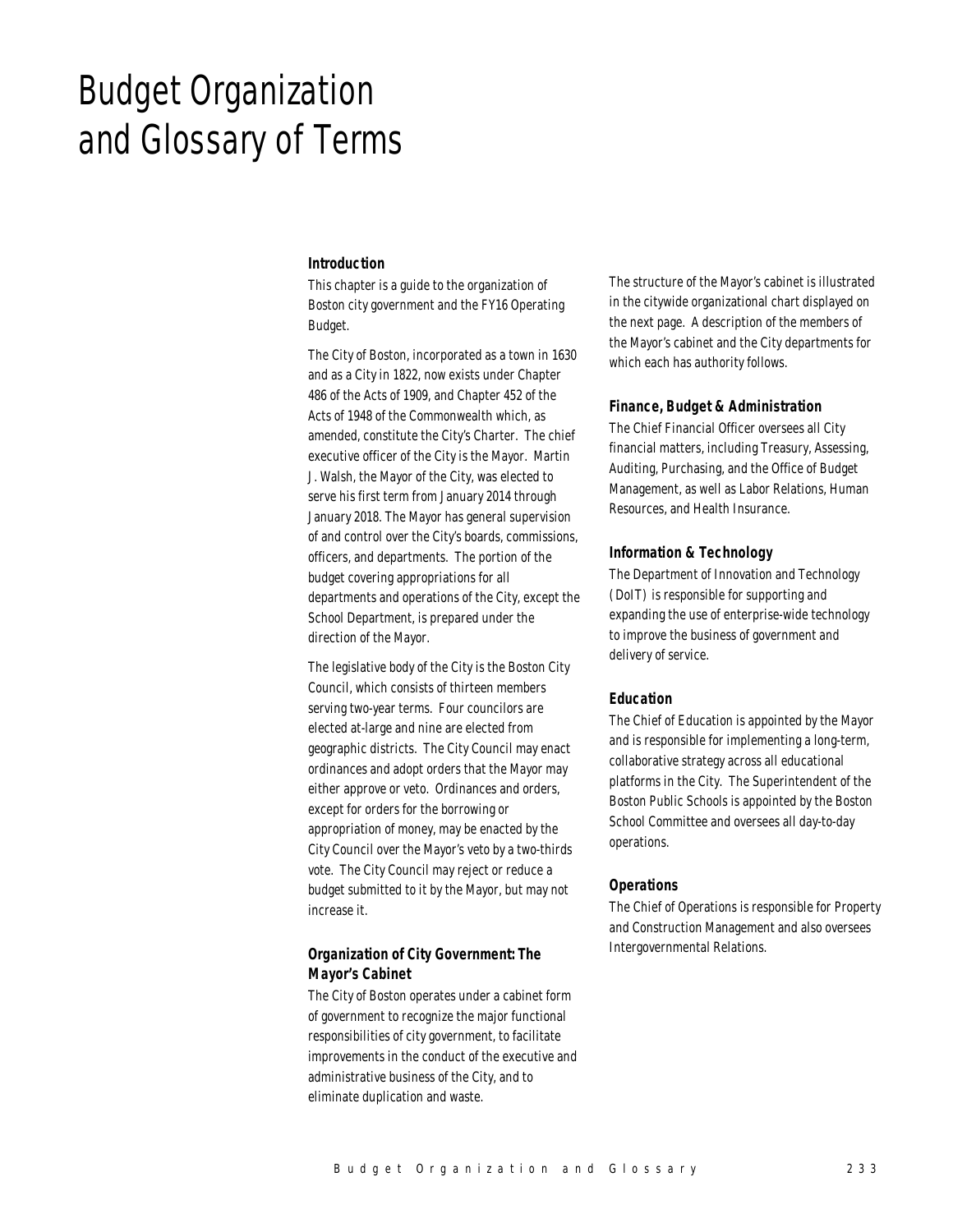

### 2 3 4 B <sup>u</sup> d g <sup>e</sup> t O <sup>r</sup> g <sup>a</sup> <sup>n</sup> i <sup>z</sup> <sup>a</sup> t i on and Glossary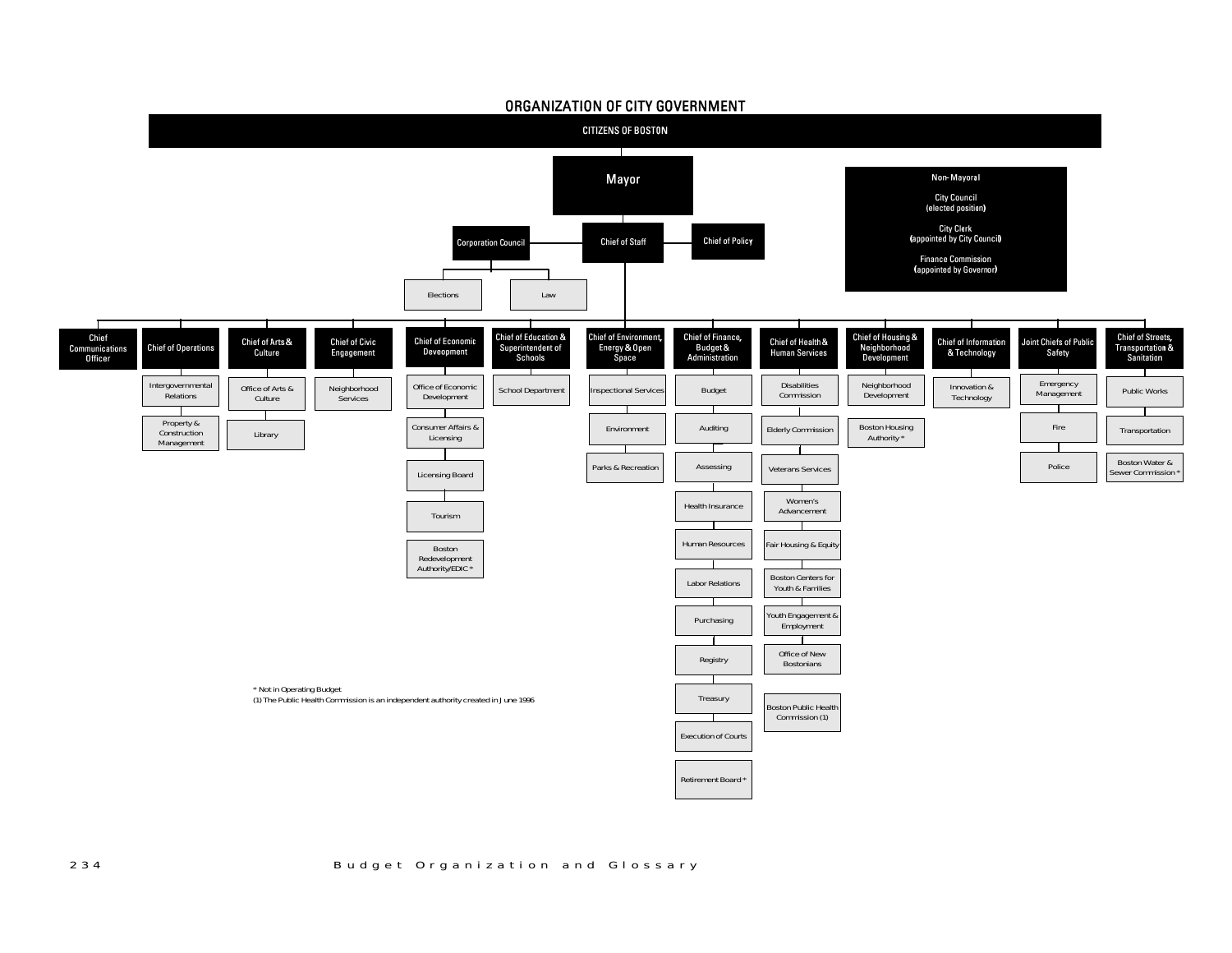# *Public Safety*

The Police and Fire Departments provide and promote public safety and protection services, firefighting, and fire prevention services. The Office of Emergency Management is responsible for managing state and federal funds designated for homeland security initiatives.

#### *Health & Human Services*

Health & Human Services is responsible for providing human services and other support services for Boston's residents through its departments – The Boston Public Health Commission, including the Emergency Shelter Commission and Emergency Medical Services, Boston Centers for Youth & Families, Youth Engagement & Employment, the Elderly Commission, Women's Advancement, Veterans' Services, Fair Housing & Equity, the Disabilities Commission, and the Office of New Bostonians.

### *Streets, Transportation & Sanitation*

This cabinet includes the Public Works Department, the Transportation Department, Central Fleet Maintenance, and Snow Removal.

#### *Economic Development*

The Economic Development Cabinet is comprised of the Office of Economic Development, the Office of Consumer Affairs & Licensing, the Licensing Board and the Office of Tourism. The Office of Economic Developments includes the Small and Local Business Enterprises and the Boston Resident Jobs Policy programs. The Chief of Economic Development also oversees the Boston Redevelopment Authority and the Economic Development and Industrial Corporation, both of which are bodies politic and corporate and are responsible for economic development in the City.

## *Arts & Culture*

This cabinet is responsible for supporting and promoting the arts community in Boston and will work with the Boston Public Library, the Arts Commission, and the Boston Cultural Council to bring the arts to the forefront of City life.

## *Environment, Energy & Open Space*

This cabinet is comprised of the Environment Department, the Inspectional Services Department, the Parks & Recreation Department, and the Boston Landmarks Commission. The Chief is responsible for environmental and energy policies for the City.

## *Housing & Neighborhood Development*

The Department of Neighborhood Development (DND), through its diverse programs, invests public resources strategically to strengthen the City's neighborhoods.

## *Civic Engagement*

This cabinet includes the Mayor's Office of Neighborhood Services (ONS) and the 24 hour constituent engagement program.

## *Communications*

The Communication Cabinet oversees all press related activities and advises the Mayor on the City's overall communications strategy.

## *Corporation Counsel*

The Law Department provides an array of legal services, including formal and informal opinions and advice to the Mayor, the City Council, the Boston School Committee, and other officials in matters relating to their official duties, and also represents all of the foregoing entities and individuals in litigation of all types.

## *Mayor's Chief of Staff*

The Mayor's Chief of Staff is a member of the Mayor's cabinet and has an advisory role over all operations of City government. The Chief of Staff is also charged with supervising and directing the operations of the Mayor's office, including scheduling, security, press, and constituent services.

### *Mayor's Chief of Policy*

The Mayor's Chief of Policy is a member of the Mayor's cabinet and has an advisory role over all policy development across all departments of the City.

## *An All-Funds Budget*

The City of Boston presents a fully integrated budget - including capital, operating, and external funds - to show the total funding available to departments to fulfill their missions.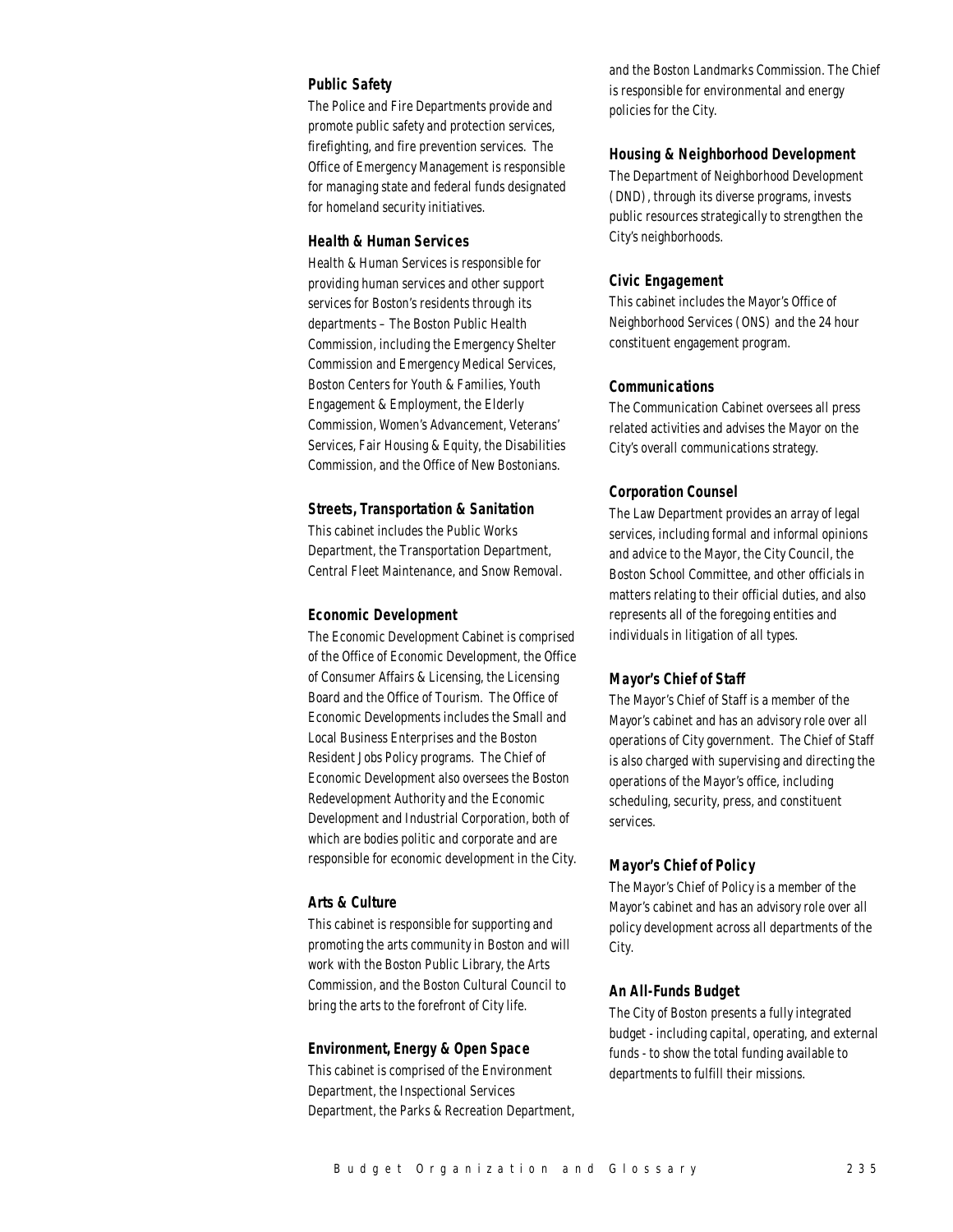The operating budget funds personnel and nonpersonnel expenses to departments so that they may provide important city services. The capital budget funds new construction or renovations to existing city-owned facilities (e.g., police and fire stations, school buildings), infrastructure improvements (e.g., roads, sidewalks, lights), and major equipment purchases such as fire-fighting apparatus. The external funds budget describes the projects and programs that will be undertaken in the next fiscal year with funding received from the state, federal, or other non-general fund sources.

# *Organization of the Budget*

The City of Boston's program budget provides information related to City services and their associated costs. The operating and capital budgets present the recommended resource allocations in terms of personnel, facilities, goods, and services. The budget document also describes the services provided by each City department and the performance targets that have been set for FY16.

# *The Operating and Capital Budget Document: Organization of the Volumes*

Volume I contains information on the FY16 budget and the context in which it is prepared. Sections include:

- Mayoral Transmittal Letters
- Executive Summary
- Summary Budget
- City Council Orders
- Revenue Estimates and Analysis
- Innovations in Education
- Boston About Results Performance Goals
- Financial Management
- Capital Planning
- Statutes and Ordinances
- Boston's People and Economy
- Budget Organization and Glossary

In Volumes II and III, cabinet and departmental budgets are presented by cabinet. The cabinet presentation includes cabinet mission and initiatives, followed by a table displaying total operating, external, and capital budgets. The budget presents FY13 actual results through the FY16 budgets.

# *Departmental Operating Budgets*

Activities and services of the City are grouped into programs for budgeting and management purposes. The operating budget for each department is presented by program.

A "program" is defined as an organized group of activities directed toward attaining one or more related objectives, and the resources to execute them.

A program can consist of direct services to the public and neighborhoods of the City (e.g. police patrol or tree maintenance), or traditional city staff functions (e.g. administrative services or engineering and design).

Some city activities may not be defined as separate programs even though they may be self-contained operations. For example, a fire station is not a separate program, although for accounting purposes it is a cost center within the Fire Department's Fire Suppression program.

Program budgets serve as the basic building blocks of the budget. There are three additional organizational levels above the program level in the budget. The three levels are:

- The Division Level for units within some departments.
- The Department Level, which includes departments, commissions, and other offices.
- The Cabinet Level, which includes functionallyrelated departments.

# *Description of Organization and Definition of Categories*

This section outlines the information reported within each department and program in the budget.

## *Department or Division Level*

Department Mission: The mission statement is a fundamental statement of purpose.

Performance Strategies: These strategies reflect stated goals for which the department or division is held accountable.

Description of Services: The description of services provides a general overview of the department and its responsibilities, and lists examples of major services provided.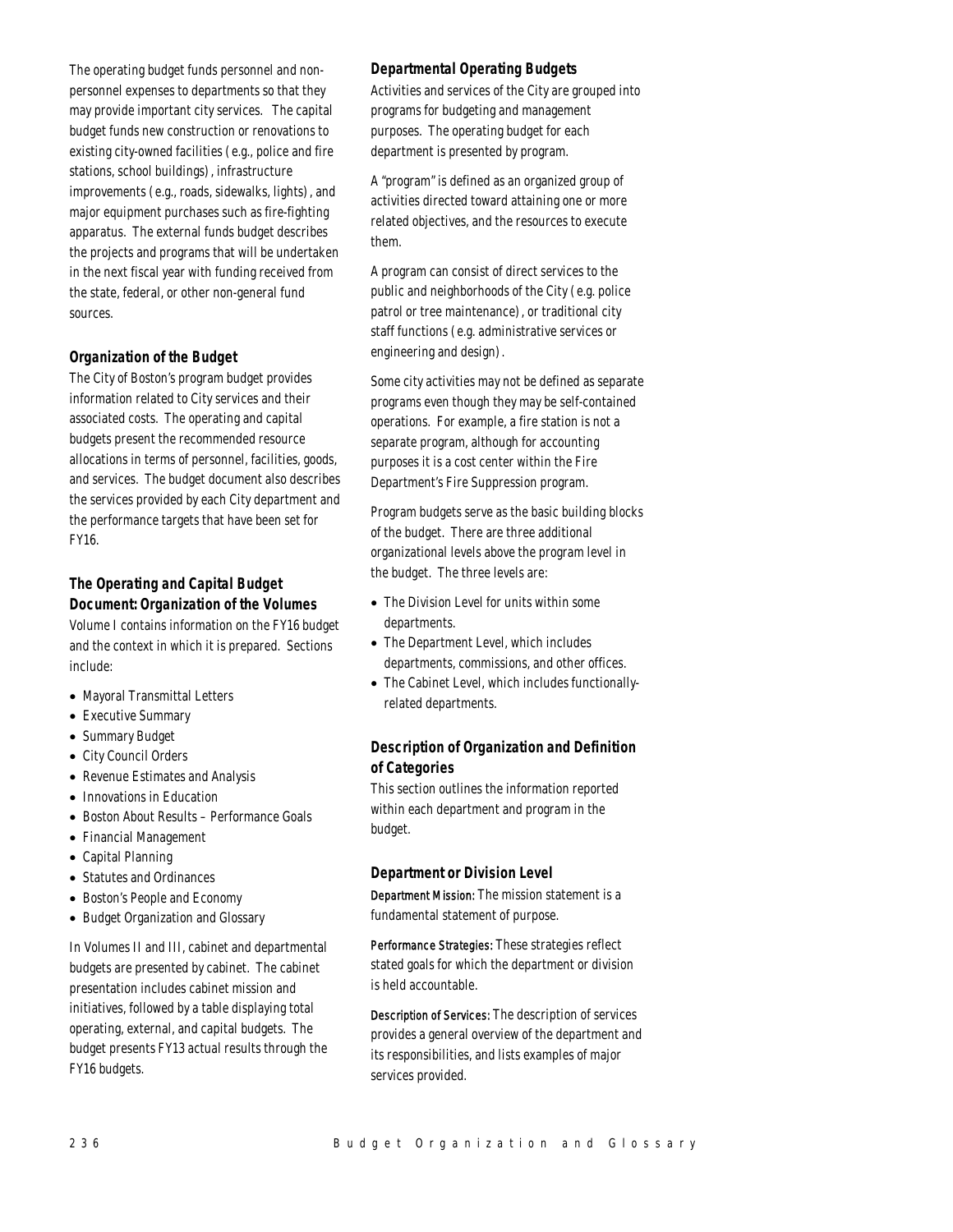Authorizing Statutes: This section lists statutes and ordinances that create departments as well as endow them with legal powers.

Operating Budget: The operating budget presentation includes a table displaying total operating and external budgets by program beginning with FY13 actual expenses through the FY16 budget.

### *Program Level*

Program Description: This section presents a general overview of the program, including its responsibilities and major services provided.

Program Strategies: Each program identifies its strategies to further the department's mission.

Performance Measures: Performance measures demonstrate a program's progress in implementing their strategies. Performance measures may gauge workload, effectiveness, efficiency, or productivity. Some performance measures also show the changing context in which programs are working.

## *Financial Data*

The financial data tables identify the major groups and expenditure account codes (for example, Personnel Services/Overtime, Supplies and Materials/Office Supplies), historical expenditures in each, and the proposed appropriations in each group and account in FY16.

Two financial data sheets are provided for the FY16 operating budget: Department History and Department Personnel.

### *Department History*

Expenditure account codes are listed within six expenditure groups. Dollar amounts are shown for:

- FY13 actual expenditures,
- FY14 actual expenditures,
- FY15 appropriations,
- FY16 recommended budgets, and
- The difference between the FY15 appropriation and the FY16 recommended appropriation.

## *Department Personnel Data*

Personnel data shows funding for permanent positions, including existing and proposed positions. All permanent positions are listed by union and salary grade within the department or division. The total salary request is listed for these positions.

For each position shown, the following information is provided:

Title: The civil service/personnel system job title for the position.

Union Code and Grade: The union code (including exempt and CDH for department head) and code for the salary grade of the position.

Position and Salary Requirement: These columns show the number of permanent positions for which funding is available and the total funding provided for that title for the upcoming fiscal year.

Total Funding: The total funding for permanent employees, shown at the bottom right of the personnel sheet, reflects the amount of funding required to support personnel prior to adjustments. This figure may be adjusted by differential payments, other payments, chargebacks, and salary savings.

Differential Payments: Employees who are serving temporary job titles or who are entitled to additional payments based on the shifts they work (e.g., night shifts) receive differential payments. This figure is added to the permanent employee line.

Other: The permanent employee line contains other payments such as sick leave and vacation buybacks.

Chargebacks: Some personnel costs are charged to another fund or appropriation. These costs or reimbursements are included in the permanent employee line.

Salary Savings: This figure reflects savings due to vacancies. The amount is estimated based on experience in prior fiscal years and subtracted from the total salary requirements.

## *External Funds*

The financial data identify the major groups and expenditure account codes for external funds expenditures. Historical expenditures and the proposed appropriations in these accounts in FY16 are shown. The personnel data show permanent positions, including existing and proposed positions, funded with external funds. All permanent positions are listed by union and grade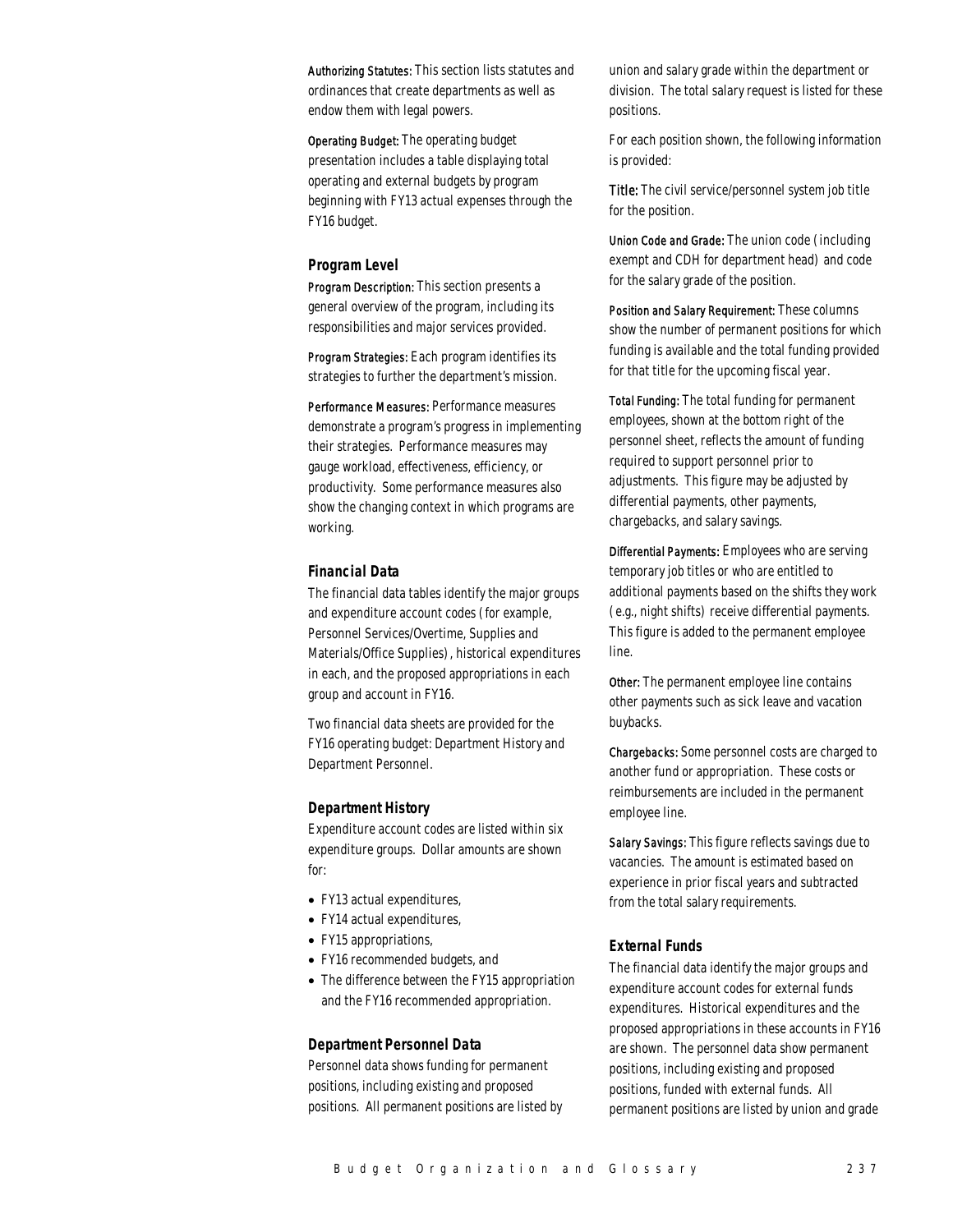within the department or division. The total salary request is listed for these positions by job title. The External Funds Projects page lists a description of each project's mission.

# *Capital Budget*

The capital budget section provides an overview of projects and major initiatives for departments charged with managing facilities and major equipment assets. Dollar amounts are shown for:

- FY13 actual capital expenditures,
- FY14 actual capital expenditures,
- FY15 estimated capital expenditures,
- FY16 projected capital expenditures

Following this overview are capital project profiles, including descriptions of each project mission, the department managing the project, the status and location of each project, and if there are operating budget impacts. A table summarizes the total capital funds authorized for projected expenditures in FY16 and for future years, as well as whether the source is City authorization or other funding such as federal and state infrastructure grants or trust funds. A listing of actual and planned capital expenditures in comparison to authorized dollars is also provided.

# *Glossary of Terms*

Account: A classification of appropriation by type of expenditure.

Account Number: The number by which the City Auditor categorizes an appropriation. For budget purposes, this is also known as appropriation code.

Accrual Basis: The basis of accounting under which transactions are recognized when they occur, regardless of the timing of related cash flows.

Allotment: The amount that can be expended quarterly for personnel as submitted to the City Auditor at the beginning of each fiscal year.

Appropriation: The legal authorization to expend funds during a specific period, usually one fiscal year. In the City of Boston, the City Council is the appropriating authority.

ARRA: The American Recovery and Reinvestment Act of 2009.

Authorization: The legal consent to expend funds.

Balanced Budget: A budget in which revenues equal expenditures. A requirement for all Massachusetts cities and towns.

Bond: An interest-bearing promise to pay, with a specific maturity.

Bonds Authorized and Unissued: The portion of approved bond authorizations or loan orders that has not yet been borrowed for or issued as bonds.

Budget: A formal estimate of expenditures and revenues for a defined period, usually for one year.

Budget Amendment: A change from originally budgeted quotas requested by departments to the Human Resources Department and the Office of Budget Management who authorize these changes.

Budget, Level-Service*:* A budget that describes the funding required for maintaining current levels of service or activity.

Capital Budget: A plan for capital expenditures for projects to be included during the first year of the capital program.

Capital Expenditure: Expenditure for acquiring fixed assets such as land, buildings, equipment, technology and vehicles or for making improvements to fixed assets such as a building addition or renovation.

Capital Plan: A multi-year plan of proposed outlays for acquiring long-term assets and the means for financing those acquisitions, usually by long-term debt.

Capital Improvement: An expenditure that adds to the useful life of the City's fixed assets.

Capital Improvement Program: A multi-year plan for capital expenditures to be incurred each year over a fixed period of years to meet capital needs.

Cash basis: A basis of accounting under which transactions are recognized only when cash changes hands.

Chapter 90 Funds: A state-funded program for payments to cities and towns for 100% of the costs of construction, reconstruction, and improvements to public ways.

Chargeback: A method of billing departments for costs incurred by them for which they are not billed directly (e.g., telephone, postage, and printing). This method can also be used for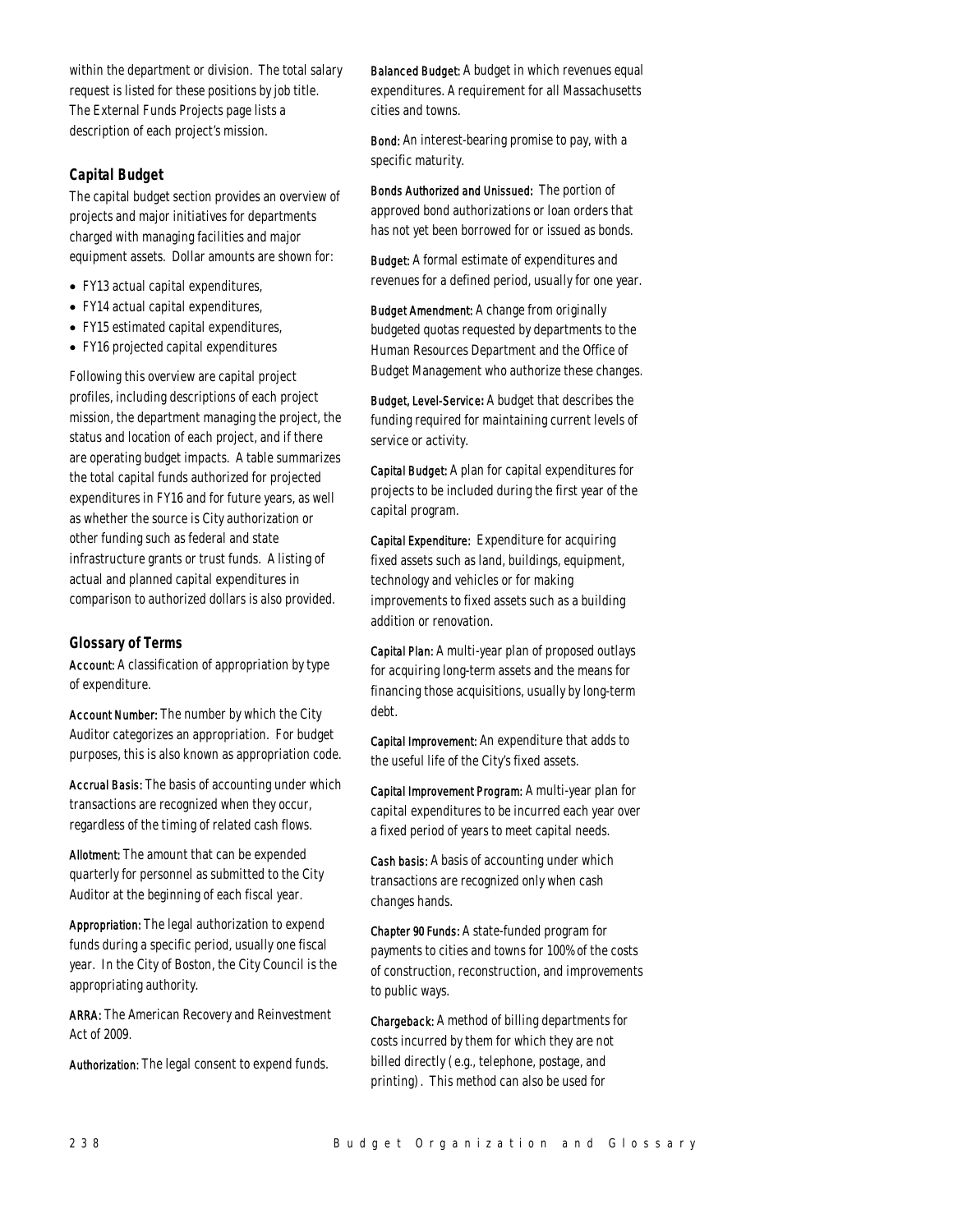departmental expenditures that are paid for with external or capital funds.

Cherry Sheet: Originally printed on a cherry-colored form, this document reflects all Commonwealth charges, distributions and reimbursements to a city or town as certified by the state Director of the Bureau of Accounts.

Collective Bargaining: The process of negotiations between the City administration and bargaining units (unions) regarding the salary and fringe benefits of city employees.

Commission: An appointed policy-setting body.

Community Development Block Grant (CDBG): A federal entitlement program that provides community development funds based on a formula.

Credit Balance: Account or departmental deficit. See departmental deficit.

Credit Rating: A formal evaluation of credit history and capability of repaying obligations. The bond ratings assigned by Moody's Investors Service and Standard & Poor's.

CRM: The Constituent Relationship Management (CRM) system tracks citizen requests received through the Mayor's Hotline, online self-service forms, the Citizens Connect mobile application, and direct department contacts.

Credit Transfer: The transfer of appropriations from one expenditure account code to another within a department.

Debit Transfer: The transfer of actual expenditures from one expenditure account code to another within or between departments.

Debt Limit: The maximum amount of debt that a governmental unit may incur under constitutional, statutory, or charter requirements. The limitation is usually a percentage of assessed valuation and may be fixed upon either gross or net debt.

Debt Outstanding: The general obligation bonds that have been sold to cover the costs of the City's capital outlay expenditures from bond funds.

Debt Service: The annual amount of money necessary to pay the interest and principal on outstanding debt.

Department: A major service-providing entity of city government.

Departmental Deficit: A condition that exists when departmental expenditures exceed departmental appropriations.

Departmental Income: Income generated by a specific city department, usually as a result of user revenues applied for services rendered. Parking meter charges, building permit fees, and traffic fines are examples of departmental income.

Division: A budgeted sub-unit of a department.

DNR: Did not report.

Encumbrance: Funds set aside from an appropriation to pay a known future liability.

Excise: A tax applying to a specific industry or good. The jet fuel tax and the hotel/motel occupancy tax are examples of excises.

Expenditure Account Code: An expenditure classification according to the type of item purchased or service obtained, for example, emergency employees, communications, food supplies, and automotive equipment.

Expenditure: An actual payment for goods or services received.

External Fund: Money that is not generated from city general fund sources, but is received by an agency, such as grants or trusts.

Fiscal Year: The twelve-month financial period used by the City beginning July 1 and ending June 30 of the following calendar year. The City's fiscal year is numbered according to the year in which it ends.

Fixed Debt: Long-term obligations other than bonds, such as judgments, mortgages, and longterm notes or certificates of indebtedness.

Free Cash: The amount of budgetary fund balance available for appropriation and certified by the MA Department of Revenue. Only considered to offset certain fixed costs or to fund extraordinary and non-recurring events.

Full Faith and Credit: A pledge of the general taxing powers for the payment of governmental obligations. Bonds carrying such pledges are usually referred to as general obligation or full faith and credit bonds.

Full-time Equivalent Position (FTE): A concept used to group together part-time positions into full-time units.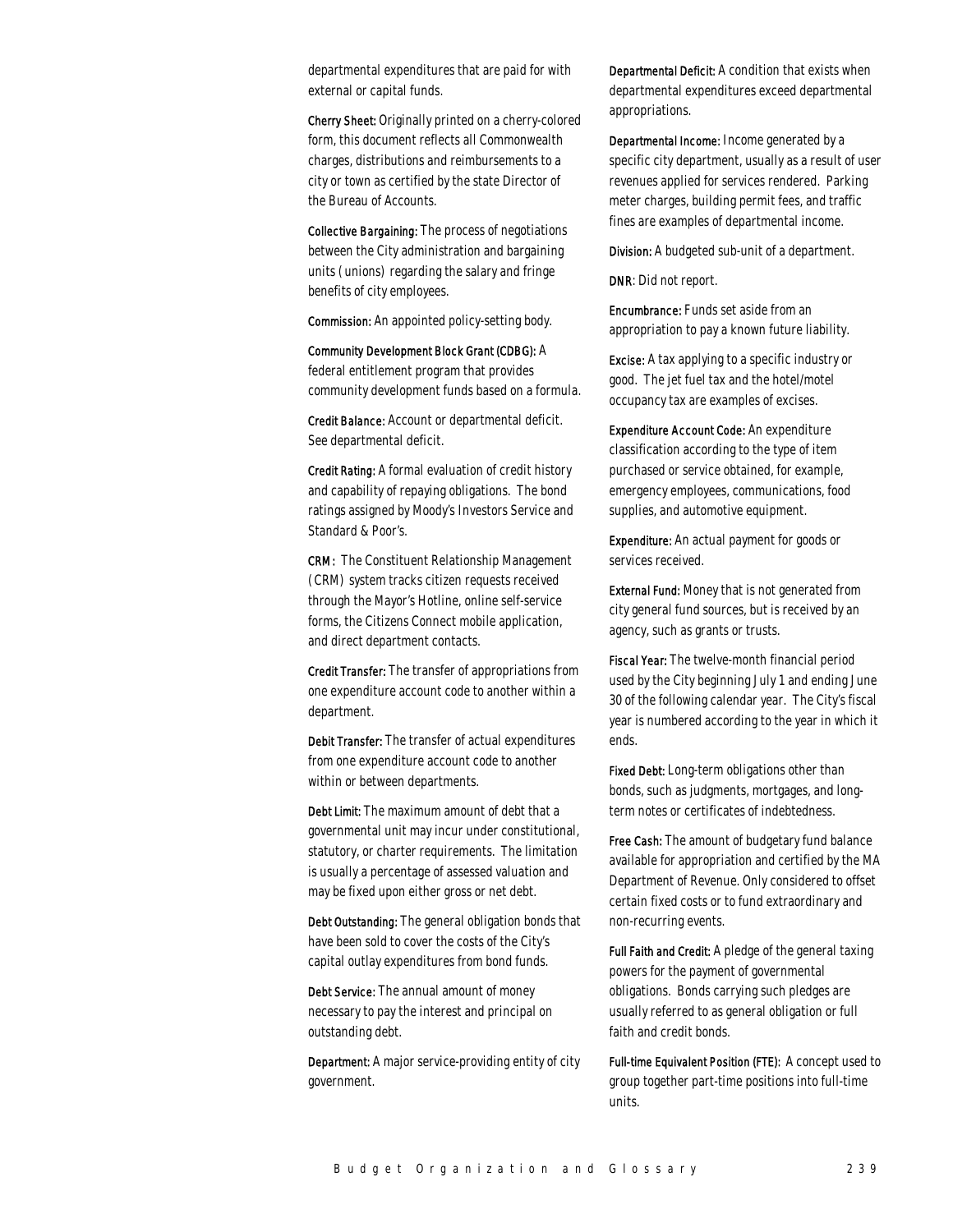Fund: An independent fiscal and accounting entity with a self-balancing set of accounts recording cash and/or other resources with all related liabilities, obligations, reserves, and equities that are segregated for specific activities or objectives. Among the fund types used by the City are General, Special Revenue, Capital Projects, Trust, and Enterprise.

GAAP: Generally Accepted Accounting Principles. The basic principles of accounting and reporting applicable to state and local governments, including the use of the modified accrual or accrual basis of accounting, as appropriate, for measuring financial position and operating results. These principles must be observed to provide a basis of comparison for governmental units.

General Fund: The fund into which the general (non-earmarked) revenues of the municipality are deposited and from which money is appropriated to pay the general expenses of the municipality.

General Obligation (G.O.) Bonds: Bonds for whose payment, the full faith and credit of the issuer has been pledged. More commonly, but not necessarily, general obligation bonds are payable from property taxes and other general revenues.

Goal: A statement, in general terms, of a desired condition, state of affairs or situation. Goals are long-term and not usually directly measurable without objectives. By establishing goals, departments can define their missions and the methods for achieving those goals.

Grant Year: The grant accounting period designated by the requirements of a specific grant.

Headcount: The actual number of full-time or fulltime equivalent employees in a department at any given time.

Interest: Compensation paid or to be paid for the use of money, including interest payable at periodic intervals or discount at the time a loan is made.

Interest Rate: The interest payable, expressed as a percentage of the principal available for use during a specified period of time.

K1 seats: Kindergarten 1, the early childhood program for four-year olds.

Line item: See Expenditure Account Code.

#### Massachusetts Water Pollution Abatement Trust

(MWPAT): A statewide revolving fund that commenced operations in 1990 to address necessary environmental actions outlined in the Federal Clean Water Act.

Mayoral Reallocation: A transfer of appropriations of up to \$3 million that may be authorized by the Mayor until April 15 in a given fiscal year to relieve departmental deficits or address unanticipated financial problems.

Mission: A general overview of the purposes and major activities of a department or program.

Modified Accrual Basis: The accrual basis of accounting adapted to the governmental fund type, wherein only current assets and current liabilities are generally reported on fund balance sheets and the fund operating statements present financial flow information (revenues and expenditures). Revenues are recognized when they become both measurable and available to finance expenditures of the current period. Expenditures are recognized when the related fund liability is incurred except for a few specific exceptions. All governmental funds and expendable trust funds are accounted for using the modified accrual basis of accounting.

Official Statement: The municipal equivalent of a bond prospectus.

Operating Budget: A legally adopted plan for anticipated expenditures for personnel, contractual services, supplies, current charges, and equipment in one fiscal year.

Payments-In-Lieu-of-Taxes: Income to replace the loss of tax revenue resulting from property exempted from taxation.

Performance Measure: An indicator of progress toward a strategy. Measures can be defined for identifying output, work or service quality, efficiency, effectiveness, and productivity.

Principal: The face amount of a bond, exclusive of accrued interest.

Program: An organized group of activities and the resources to execute them.

Program Evaluation: The process of comparing actual service levels achieved with promised levels